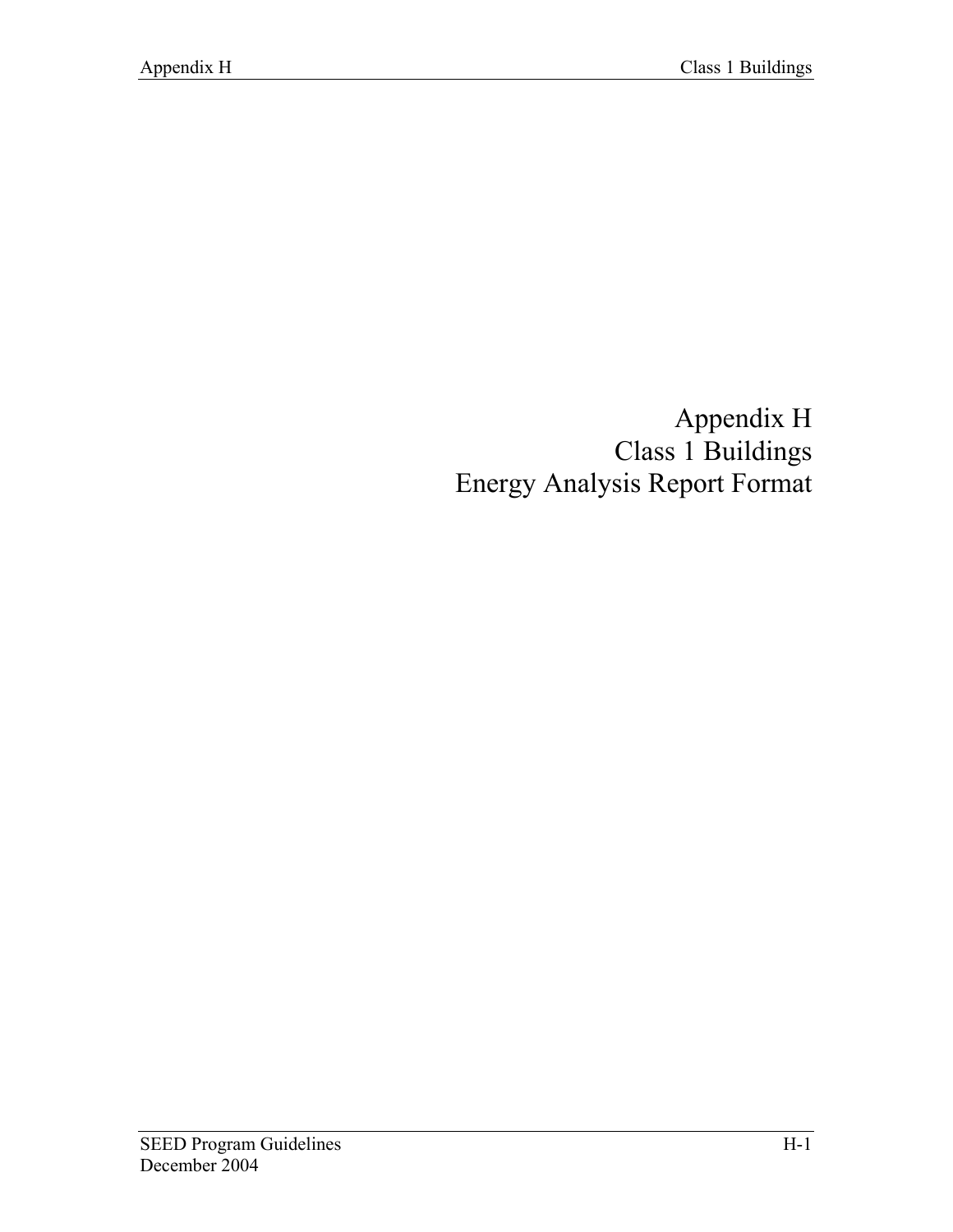# **I. ENERGY ANALYSIS REPORT FORMAT**

The Energy Analyst completes the *Energy Analysis Report* according to the following outline. The report includes previously submitted data, such as the building description and building design criteria. Present the data in a bound report in the order described and with all tables shown. Include the energy model electronic input/output files in an attached sleeve within the report.

#### **Section 1. Executive Summary**

- a. Provide a brief description of the facility and the analysis process. Include for the Code Building, the Proposed Baseline Building, and the SEED Building the following information; the energy use, energy cost, energy-use index (EUI), and energy-cost index (ECI). The EUI is Btu per conditioned square foot per year. The ECI is dollars per conditioned square foot per year.
- b. Include a table of analyzed package results (Table 1-1). This table shows ECM costs, annual cost savings, annual million Btu (MMBtu) savings, Net Present Value savings (NPV), Net Present Cost Savings (NPC), benefit-to-cost ratio (BCR), and percent energy savings as compared to the Code Building.

| Table 1-1 - ECM Package Analysis Summary                                                            |         |              |            |         |          |            |  |
|-----------------------------------------------------------------------------------------------------|---------|--------------|------------|---------|----------|------------|--|
| Recommended Package                                                                                 |         |              |            |         |          |            |  |
| Incremental                                                                                         | Annual  | Annual       | <b>NPV</b> | NPC     | Benefit- | $%$ Energy |  |
| Investment                                                                                          | Dollar  | <b>MMBtu</b> | Savings    | Savings | To-Cost  | Use Below  |  |
| Cost                                                                                                | Savings | Savings      |            |         | Ratio    | Code Bldg. |  |
|                                                                                                     |         |              |            |         |          |            |  |
|                                                                                                     |         |              |            |         |          |            |  |
| <b>Instructions for Table 1-1:</b> Summarize package results from Tables 3-1. Percent below code is |         |              |            |         |          |            |  |
| based on the Code Building. All other values are as compared to the Proposed Baseline               |         |              |            |         |          |            |  |
| Building.                                                                                           |         |              |            |         |          |            |  |

- c. Provide brief description of recommended ECMs and ECM package.
- d. Describe other results.
- e. Include a list of all considered ECMs grouped by status: recommended package, individually cost effective, individually not cost effective, or included in baseline.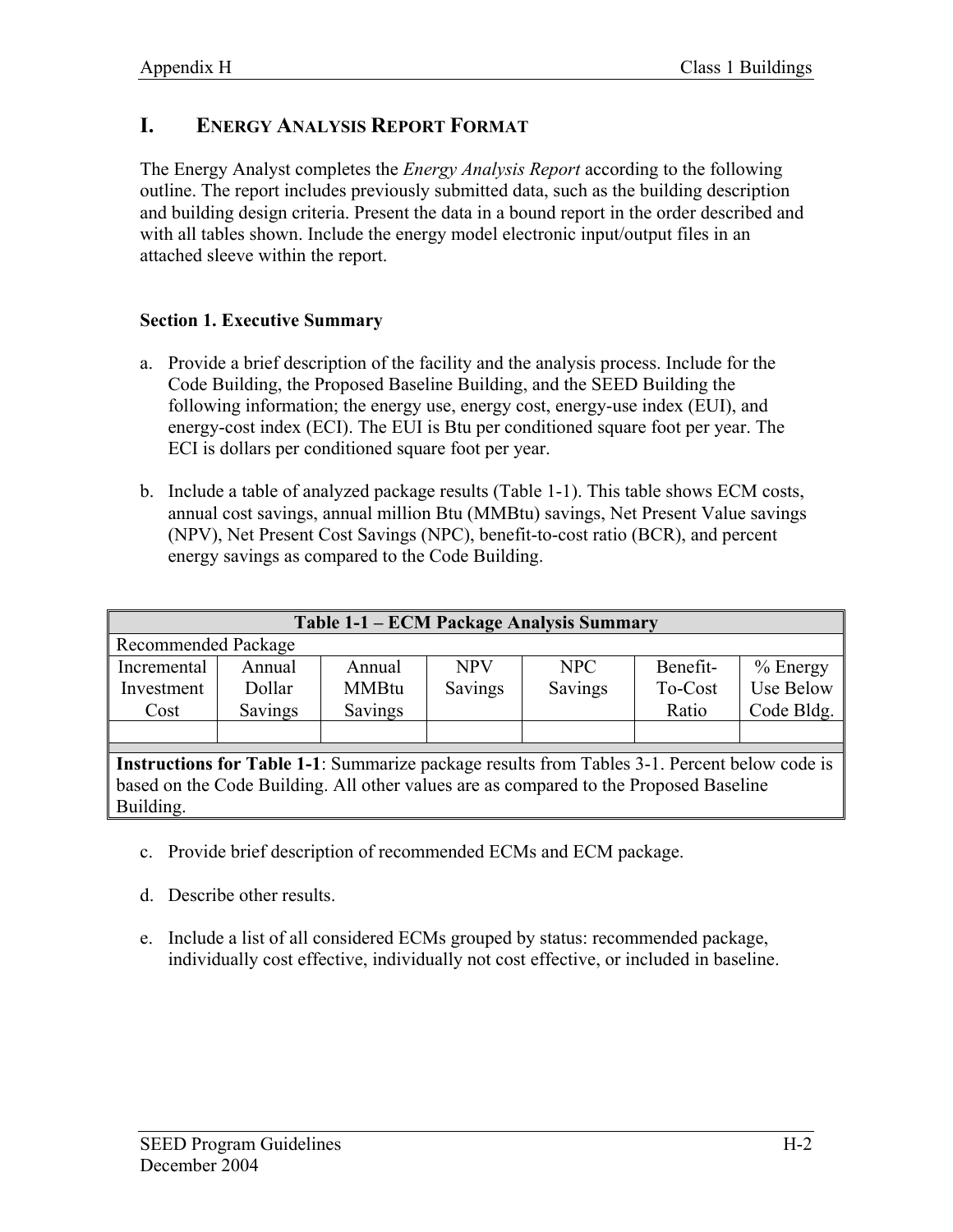#### **Section 2. Proposed Baseline Building**

- a. Provide detailed building descriptions. Include the following:
	- **Building Operating Characteristics**. Discuss building operation, function, site, and occupancy schedule,
	- **Building Envelope Characteristics**. Discuss construction and thermal properties of all exterior envelope components. Include window thermal performance, frame materials, window to wall ratios, and building and window shading surfaces.
	- **Lighting and Lighting Controls**. Discuss target footcandle levels, lighting power densities, lamp and fixture types, operating schedules, lighting controls (i.e. sweep, occupancy sensors, daylight dimming, etc.)
	- **Exterior lighting and controls**. Discuss lamp and fixture type, operating schedules, and controls.
	- **HVAC Systems**. Describe type and characteristics of the HVAC systems in the building and the areas served by each system. Include capacities of heating and cooling units, efficiencies of units, list fan/pump motor sizes, ventilation quantities, supply and exhaust air volumes, etc. Describe boilers, chillers, cooling towers, heating and chilled water loops, heat exchangers, and other central plant equipment.
	- **HVAC Controls**. Describe HVAC controls system and controls strategies. Include temperature set points, operating schedules, etc.
	- **Domestic Hot Water**. Discuss hot water using equipment. Describe capacities, efficiencies, fixture flow rates, circulation pumps and schedules.
	- **Miscellaneous and Process Equipment**. Discuss other energy using equipment including miscellaneous plug loads, kitchen equipment, laundry equipment, computer room equipment, process loads, etc.
- b. List each Baseline ECM, (Table 2-1). Baseline ECMs are those ECMs that are included in the Proposed Baseline Building without the need for detailed cost effectiveness analysis.

| <b>Table 2-1 Baseline ECMs</b> |                                                 |  |  |  |
|--------------------------------|-------------------------------------------------|--|--|--|
| ECM No.                        | <b>ECM</b> Name                                 |  |  |  |
|                                |                                                 |  |  |  |
|                                |                                                 |  |  |  |
|                                |                                                 |  |  |  |
|                                |                                                 |  |  |  |
|                                |                                                 |  |  |  |
|                                |                                                 |  |  |  |
|                                |                                                 |  |  |  |
|                                |                                                 |  |  |  |
|                                | Instructions for Table 2-1: List Baseline ECMs. |  |  |  |

c. **Provide detailed descriptions of baseline ECMs**. The description should contain the level of detail necessary to serve as a performance specification for the design team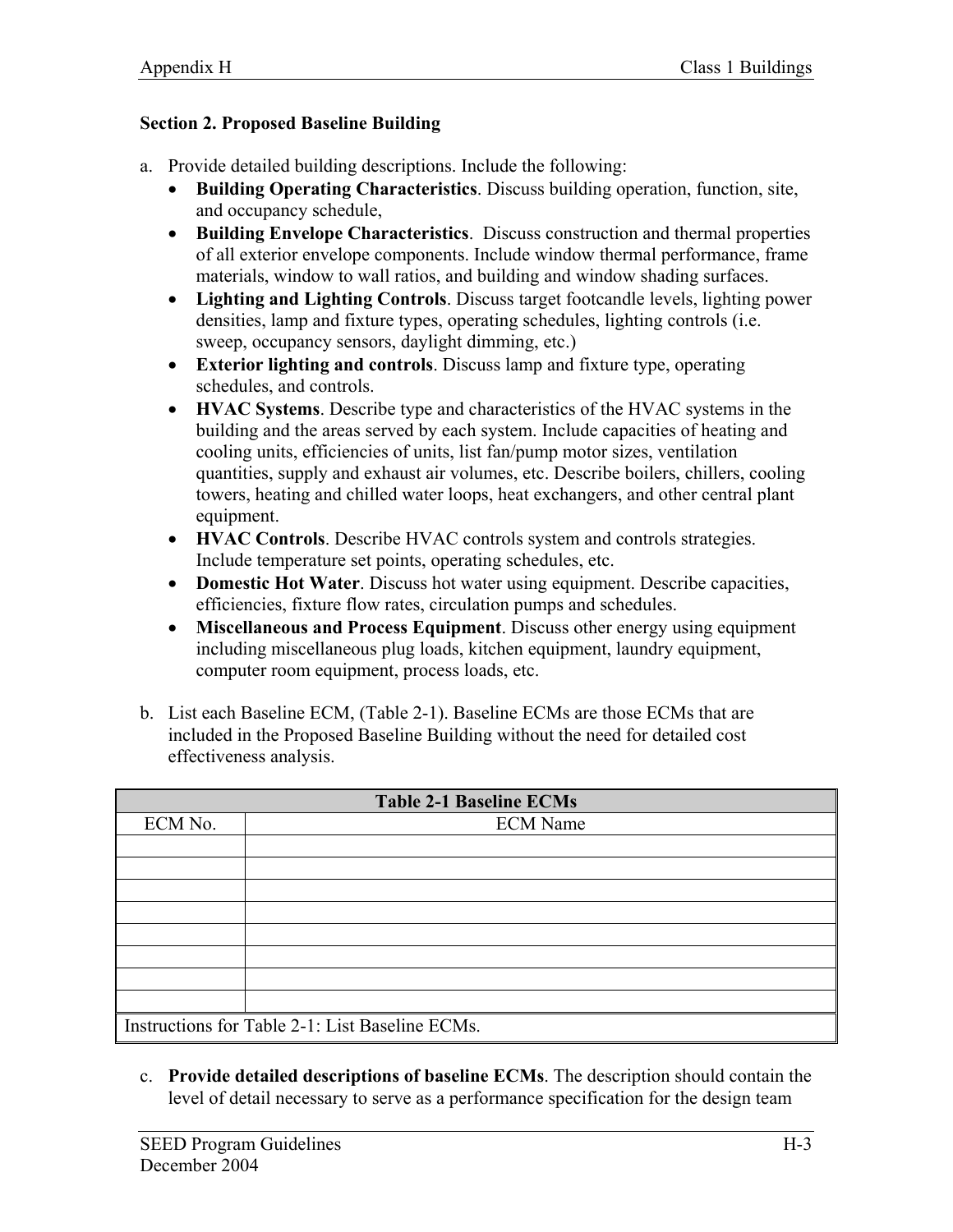so they can design an ECM that achieves the projected savings and specific enough for ODOE, the commissioning agent, or other performance verification provider to verify in the construction documents. An example is a daylight dimming system. The required information would include areas where this ECM would be implemented, identification of controlled fixtures, fixture control strategy, required foot-candle levels, and any architectural features related to this measure such as lightshelves, overhangs, blinds or shades, window configuration, and glazing visible light transmittance.

- d. Describe building energy analysis. Discuss energy analysis program used, modeling assumptions, and parameters.
- e. Discuss utility rates.
- f. Discuss modeling results. Include comparison to similar building types or comparison to utility bills if modeling an existing building.
- g. Include a table of annual Proposed Baseline energy use and cost by category (Table 2-2). Indicate the energy rates used and determine the energy-use index (EUI) and energy-cost index (ECI).

| Table 2-2 – Proposed Baseline Building Energy Use Summary |             |                              |                                |  |                             |                         |        |
|-----------------------------------------------------------|-------------|------------------------------|--------------------------------|--|-----------------------------|-------------------------|--------|
|                                                           |             |                              |                                |  | $%$ of                      |                         | $%$ of |
| Energy Use                                                |             | MMBtu per Year               |                                |  | Total                       | Annual                  | Total  |
| Category                                                  | Electricity | Natural Gas*                 | Total                          |  | <b>MMBtu</b>                | <b>Energy Cost</b>      | Cost   |
| Heating                                                   |             |                              |                                |  |                             |                         |        |
| Cooling                                                   |             |                              |                                |  |                             |                         |        |
| Fans/Pumps                                                |             |                              |                                |  |                             |                         |        |
| Lighting                                                  |             |                              |                                |  |                             |                         |        |
| Dom. Hot Water                                            |             |                              |                                |  |                             |                         |        |
| Equip. & Misc.                                            |             |                              |                                |  |                             |                         |        |
| Total                                                     |             |                              |                                |  | 100%                        |                         | 100%   |
| Gross conditioned**                                       |             | Energy Use Index (EUI)       |                                |  |                             | Energy Cost Index (ECI) |        |
| Floor area in square feet                                 |             | Btu per square foot per year |                                |  | \$ per square foot per year |                         |        |
|                                                           |             |                              |                                |  |                             |                         |        |
| Electricity cost per kWh***:                              |             |                              | Natural gas cost per therm***: |  |                             |                         |        |

**Table 2-2 Instructions**. Using the results from the baseline energy model, list the energy use by fuel type and total cost for each end use category. Calculate and show the energy-use index (Btu per gross conditioned square foot) and energy-cost index \$ per gross conditioned square foot).

\*Substitute oil or other fuel for natural gas, if appropriate.

\*\*The gross conditioned floor area is the heated or cooled part of the building measured to the outside of the walls.

\*\*\* If utility rate include seasonal charges, block charges, demand charges, etc, use average annual rate.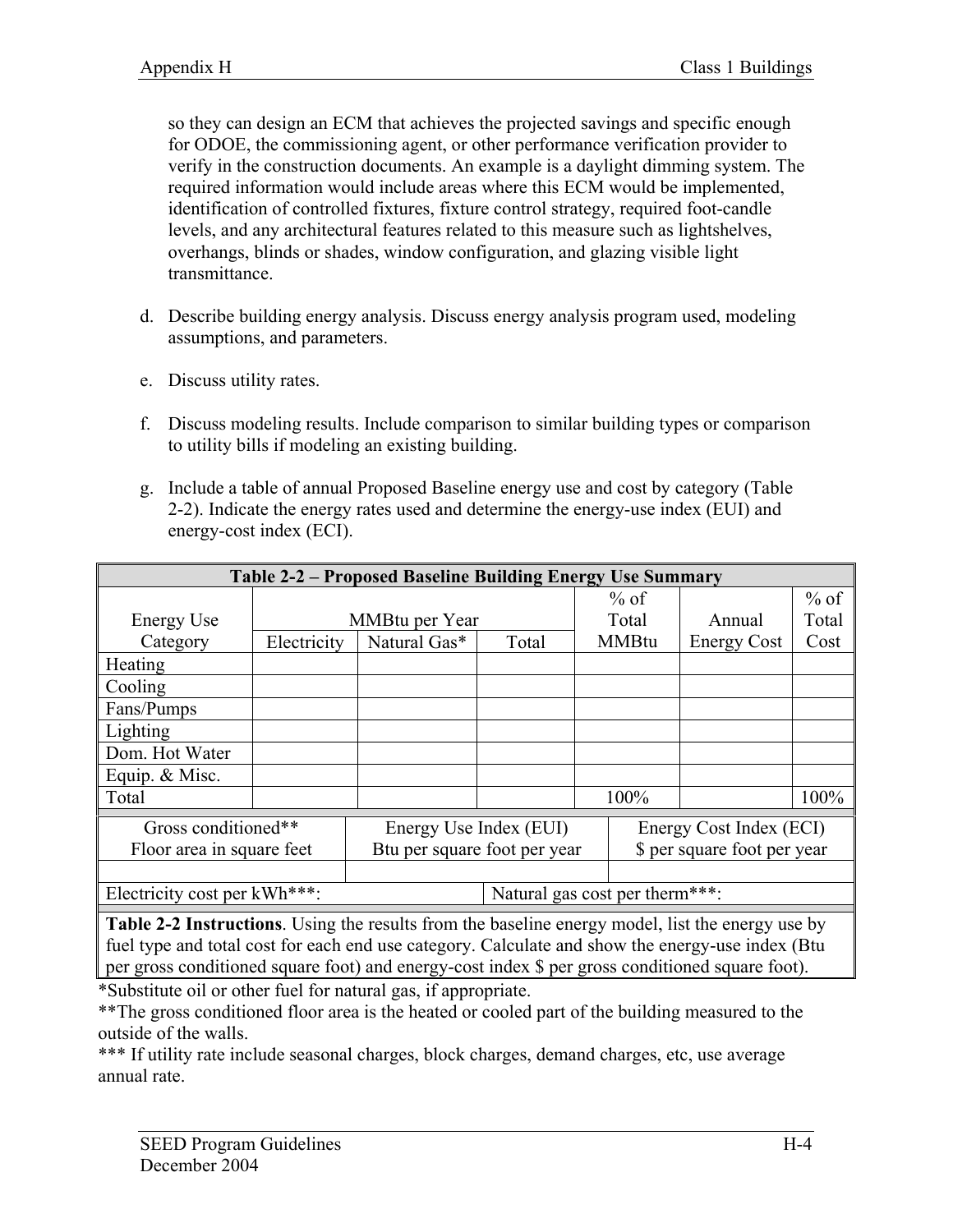### **Section 3. Preliminary ECM Analysis**

Section 3 of the *Energy Analysis Report* is based on individual analysis of ECMs and of the recommended ECM package before the ECM review meeting. ECM content and results may change as a result of the ECM review meeting. Refer to Section 5 of the *Energy Analysis Report Format* for final results and descriptions.

- a. Provide detailed descriptions of cost-effective ECMs and discuss implementation and feasibility considerations. Describe ECM components, and how the measure saves energy. Schematic level drawings are encouraged. The description should contain the level of detail necessary to serve as a performance specification for the design team so they can design an ECM that achieves the projected savings and specific enough for ODOE, the commissioning agent, or other performance verification provider to verify in the construction documents.. Describe the areas affected by each ECM. An example would be a dedicated ventilation system with heat recovery. The description would include the specifics of the system including suggested location, areas served, airflow, heating source and efficiency, heat recovery technology and efficiency, control strategies, and effect on remaining other systems.
- b. Describe analyzed ECMs determined not to be cost-effective. Less detail is required for the descriptions of these ECMs
- c. Provide a table that shows ECM results based on preliminary analysis (Table 3-1). Include the first-year energy savings and costs for the analyzed ECMs.
	- The Energy Analyst calculates savings using the building model. Savings are calculated using the Proposed Baseline as the benchmark. Savings are expressed in MMBtu for all fuel types to allow comparison of fuels.
	- The first-year energy cost savings is the annual energy savings based on current energy rates.
	- The incremental investment cost is the increase in ECM cost compared with the Proposed baseline. It is the budget cost increase required for ECM implementation.
	- Enter the benefit to cost ratio (BCR) that summarizes individual Analyzed ECM results based on life-cycle cost analysis. The BCR is the PV of the savings (benefit) divided by the PV of the costs. The BCR must be greater than one (1.0) for a measure to be considered cost effective. **Worksheets (available in Appendix J of the Guidelines) showing the life cycle cost analysis must be included in the Energy Analysis Report Appendix.**
	- Create an interactive model that includes all analyzed ECMs with a BCR greater than 1.
	- If the package BCR is less than 1.0 and the Recommended SEED building is 20% better than code, the analyst can do the following. Remove individual ECMs that have a BCR less than 1.5 until the point that the Package BCR is better than 1, provided the Recommended SEED building is still 20% better than code.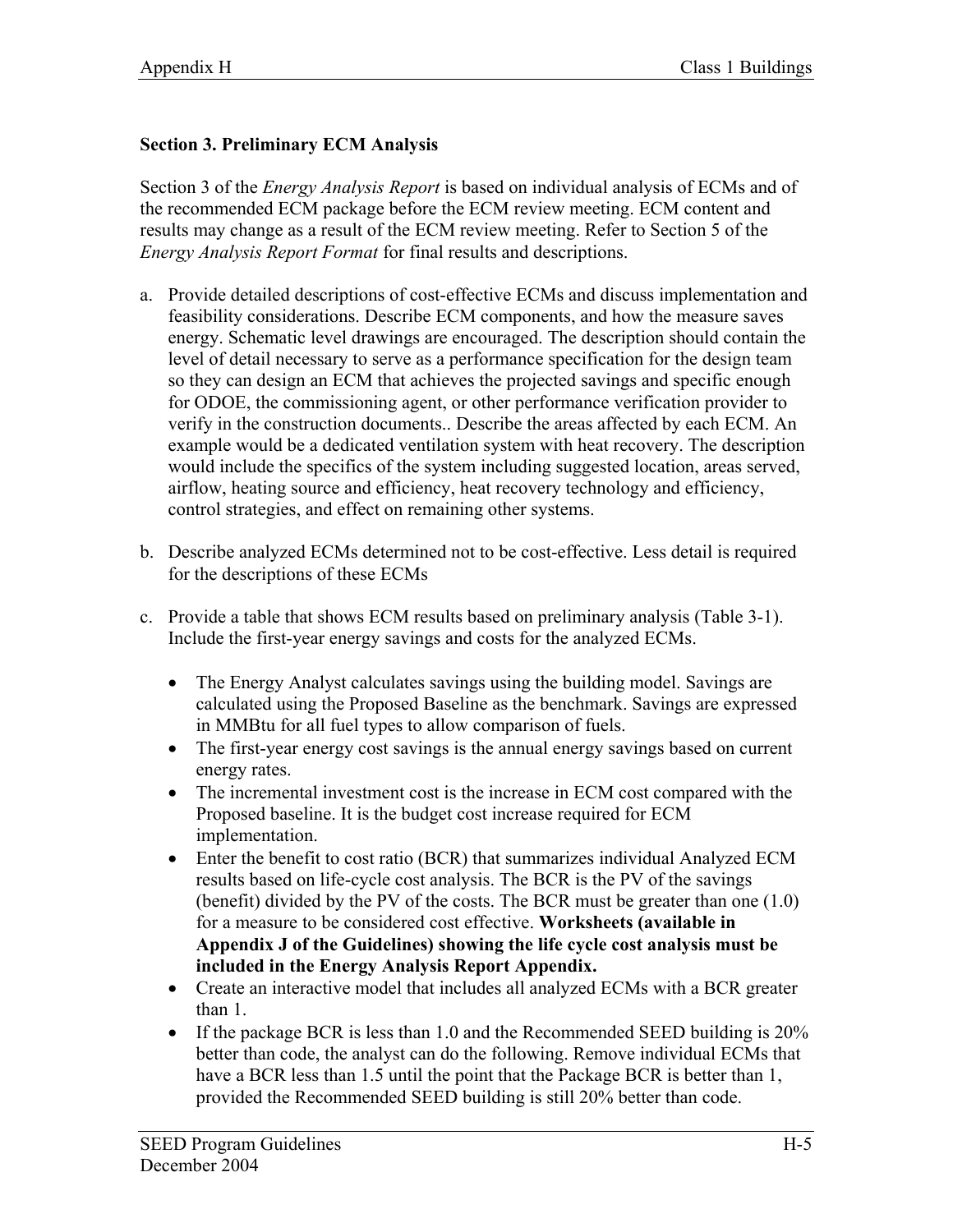| <b>Table 3-1 Preliminary ECM Savings Analysis</b>                                                                                                                                                                                                                                                          |                                                 |             |                      |       |             |             |            |
|------------------------------------------------------------------------------------------------------------------------------------------------------------------------------------------------------------------------------------------------------------------------------------------------------------|-------------------------------------------------|-------------|----------------------|-------|-------------|-------------|------------|
| <b>ECM</b>                                                                                                                                                                                                                                                                                                 | <b>ECM</b> Name                                 |             | MMBtu Saved per Year |       | Annual (\$) | Incremental | Benefit to |
| N <sub>o</sub>                                                                                                                                                                                                                                                                                             |                                                 |             |                      |       | Savings     | Investment  | Cost Ratio |
|                                                                                                                                                                                                                                                                                                            |                                                 | Electricity | Natural Gas*         | Total |             | Cost(S)     |            |
|                                                                                                                                                                                                                                                                                                            | <b>Individually Cost-Effective ECMs</b>         |             |                      |       |             |             |            |
|                                                                                                                                                                                                                                                                                                            |                                                 |             |                      |       |             |             |            |
|                                                                                                                                                                                                                                                                                                            |                                                 |             |                      |       |             |             |            |
|                                                                                                                                                                                                                                                                                                            |                                                 |             |                      |       |             |             |            |
|                                                                                                                                                                                                                                                                                                            |                                                 |             |                      |       |             |             |            |
|                                                                                                                                                                                                                                                                                                            |                                                 |             |                      |       |             |             |            |
|                                                                                                                                                                                                                                                                                                            |                                                 |             |                      |       |             |             |            |
|                                                                                                                                                                                                                                                                                                            |                                                 |             |                      |       |             |             |            |
| <b>Interactive Package</b>                                                                                                                                                                                                                                                                                 |                                                 |             |                      |       |             |             |            |
| (Recommended SEED Bldg)                                                                                                                                                                                                                                                                                    |                                                 |             |                      |       |             |             |            |
| % Savings                                                                                                                                                                                                                                                                                                  |                                                 |             |                      |       |             |             | N/A        |
|                                                                                                                                                                                                                                                                                                            | <b>Other Analyzed ECMs (not cost-effective)</b> |             |                      |       |             |             |            |
|                                                                                                                                                                                                                                                                                                            |                                                 |             |                      |       |             |             |            |
|                                                                                                                                                                                                                                                                                                            |                                                 |             |                      |       |             |             |            |
|                                                                                                                                                                                                                                                                                                            |                                                 |             |                      |       |             |             |            |
|                                                                                                                                                                                                                                                                                                            |                                                 |             |                      |       |             |             |            |
|                                                                                                                                                                                                                                                                                                            |                                                 |             |                      |       |             |             |            |
| Table 3-1 Instructions. The values in Table 3-1 represent first-year results shown on the Preliminary ECM Cost-Effectiveness<br><i>Analysis</i> worksheets (Appendix J of the Guidelines). Items are as follows:<br>MMBtu Saved from the Annual Energy Savings section: Enter for each fuel and the total. |                                                 |             |                      |       |             |             |            |

- $\bullet$ Annual \$ Saved: Total Annual Savings (Energy + Maintenance).
- Incremental Investment Cost: Cost from the ECM Incremental Capital Cost section.
- The Benefit to Cost Ratio represents the results of the Preliminary ECM Cost-Effectiveness
- Percent Savings based on comparison to baseline use from Table 2-2.

\*Substitute oil or other fuel for natural gas, if appropriate.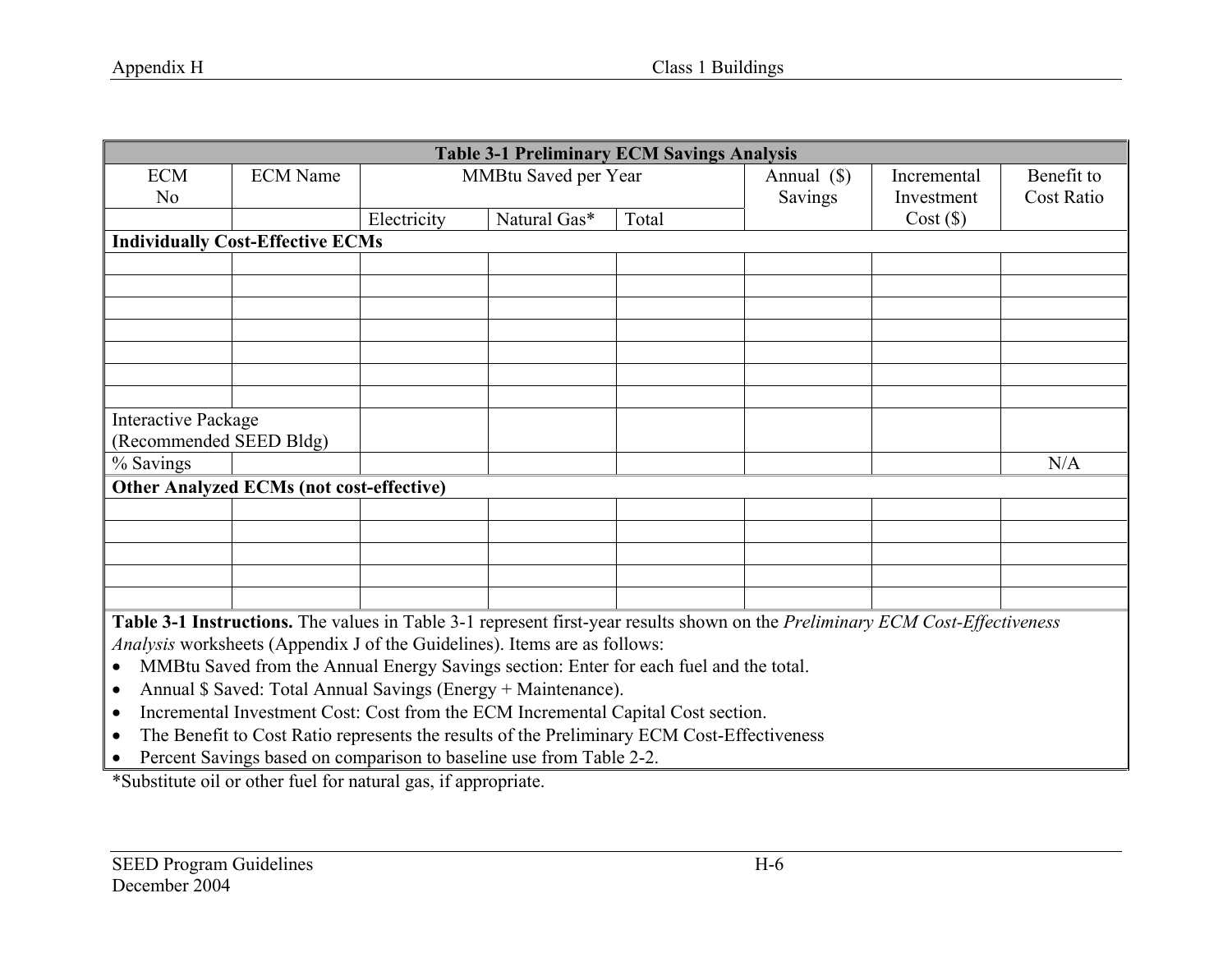#### **Section 4. Code Building**

- a. Provide a description of the differences between the Recommended SEED Building (Interactive Package) and the Code Building.
- b. List ECMs removed from the Recommended SEED Building to create the Code Building. Include both baseline and analyzed ECMs.
- c. Discuss other changes made to the Recommended SEED Building model as a result of the rules in Appendix L-Building Modeling Guidelines
- d. Include a table of annual Code Building energy use and cost by category (Table 4-1). Indicate the energy rates used and determine the energy-use index (EUI) and energycost index (ECI).

| Table 4-1 – Code Building Energy Use Summary     |             |                                                        |                             |                                                        |                    |        |
|--------------------------------------------------|-------------|--------------------------------------------------------|-----------------------------|--------------------------------------------------------|--------------------|--------|
|                                                  |             |                                                        |                             | $%$ of                                                 |                    | $%$ of |
| Energy Use                                       |             | MMBtu per Year                                         |                             | Total                                                  | Annual             | Total  |
| Category                                         | Electricity | Natural Gas*                                           | Total                       | <b>MMBtu</b>                                           | <b>Energy Cost</b> | Cost   |
| Heating                                          |             |                                                        |                             |                                                        |                    |        |
| Cooling                                          |             |                                                        |                             |                                                        |                    |        |
| Fans/Pumps                                       |             |                                                        |                             |                                                        |                    |        |
| Lighting                                         |             |                                                        |                             |                                                        |                    |        |
| Dom. Hot Water                                   |             |                                                        |                             |                                                        |                    |        |
| Equip. & Misc.                                   |             |                                                        |                             |                                                        |                    |        |
| Total                                            |             |                                                        |                             | 100%                                                   |                    | 100%   |
| Gross conditioned**<br>floor area in square feet |             | Energy Use Index (EUI)<br>Btu per square foot per year |                             | Energy Cost Index (ECI)<br>\$ per square foot per year |                    |        |
|                                                  |             |                                                        |                             |                                                        |                    |        |
| Electricity cost per kWh:                        |             |                                                        | Natural gas cost per therm: |                                                        |                    |        |

**Table 4-1 Instructions**. Using the results from the Code energy model, list the energy use by fuel type and total cost for each end use category. Calculate and show the energy-use index (Btu per gross conditioned square foot) and energy-cost index (\$ per gross conditioned square foot).

\*Substitute oil or other fuel for natural gas, if appropriate.

\*\*The gross conditioned floor area is the heated or cooled part of the building measured to the outside of the walls.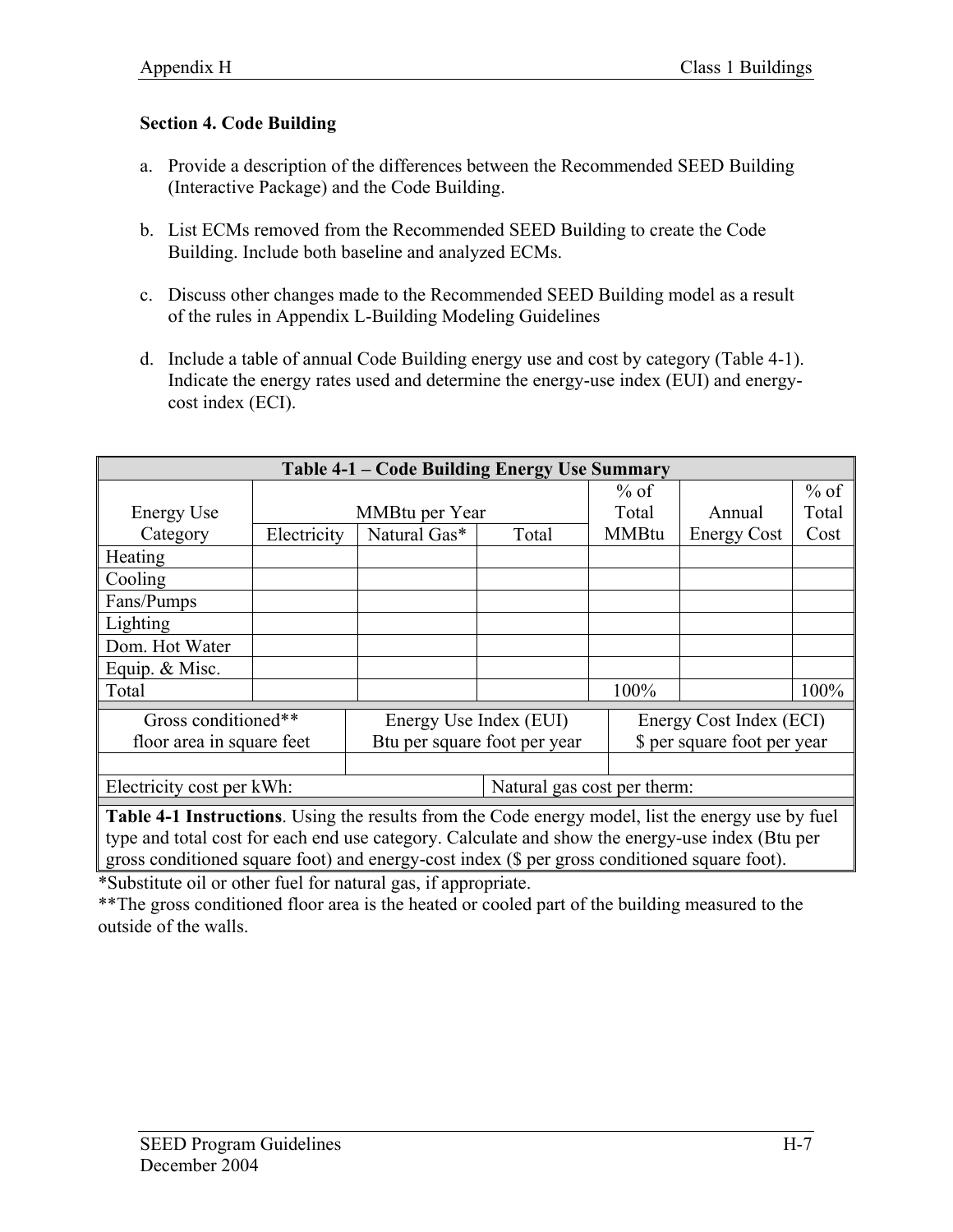e. Compare Code Building Energy Use to Recommended SEED Building.

| <b>Table 4-2– Recommended SEED Building Savings Compared to Code Building</b>                                |                        |                  |                   |                       |            |  |  |
|--------------------------------------------------------------------------------------------------------------|------------------------|------------------|-------------------|-----------------------|------------|--|--|
|                                                                                                              | ECMs Included in       | Energy Use MMBtu |                   | <b>Energy Savings</b> | $%$ Energy |  |  |
|                                                                                                              | Package (by<br>number) | Electricity      | Natural<br>$Gas*$ | <b>MMBtu</b>          | Savings    |  |  |
|                                                                                                              |                        |                  |                   |                       |            |  |  |
| Code Building                                                                                                | N/A                    |                  |                   | N/A                   | N/A        |  |  |
| <b>SEED Building</b>                                                                                         |                        |                  |                   |                       |            |  |  |
|                                                                                                              |                        |                  |                   |                       |            |  |  |
| <b>Table 4-2 Instructions.</b> The values in Table 4-2 represent the first-year energy savings. Items are as |                        |                  |                   |                       |            |  |  |
| follows:                                                                                                     |                        |                  |                   |                       |            |  |  |

• Recommended SEED Energy Use and Code Building from Tables 3-1 and 4-1.

• Energy savings and % energy savings are calculated values.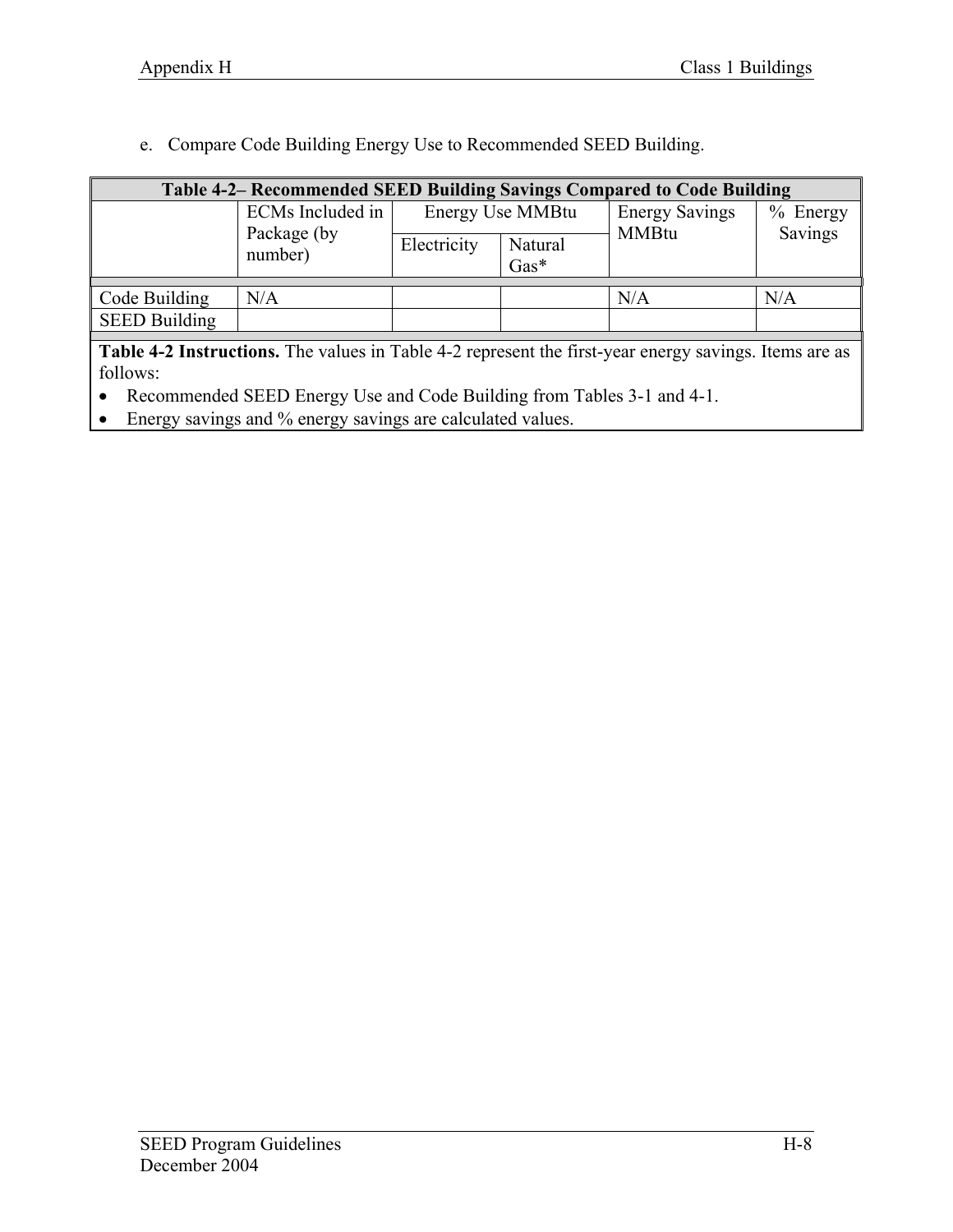#### **Section 5. Final ECM Package Analysis (completed after ECM review meeting)**

Section 5 of the *Energy Analysis Report* describes any differences between the recommended ECM package and the final SEED package from Section 3.

- a. Discuss the recommended ECM package at the ECM review meeting. **Document agency comments and any reasons for eliminating cost-effective ECMs or including non-cost-effective ECMs. Document any changes to ECMs or baseline assumptions.**
- b. Update any changes to the previous Sections of the report based on feedback received at the ECM review meeting, Revise Table 3-1 to show the final ECM Package (SEED Building) results and Table 4-2 to show percentage better than code building, if this has changed.
- c. Describe the recommended ECM package and discuss implementation and feasibility considerations.
- d. Include a table of annual SEED Building energy use and cost by category (Table 5-1). Indicate the energy rates used and determine the energy-use index (EUI) and energycost index (ECI).

| Table 5-1 – SEED Building Energy Use Summary                                                                                                                                                                                                                                                                        |             |                                                        |       |                                                        |              |                    |        |
|---------------------------------------------------------------------------------------------------------------------------------------------------------------------------------------------------------------------------------------------------------------------------------------------------------------------|-------------|--------------------------------------------------------|-------|--------------------------------------------------------|--------------|--------------------|--------|
|                                                                                                                                                                                                                                                                                                                     |             |                                                        |       |                                                        | $%$ of       |                    | $%$ of |
| <b>Energy Use</b>                                                                                                                                                                                                                                                                                                   |             | MMBtu per Year                                         |       |                                                        | Total        | Annual             | Total  |
| Category                                                                                                                                                                                                                                                                                                            | Electricity | Natural Gas*                                           | Total |                                                        | <b>MMBtu</b> | <b>Energy Cost</b> | Cost   |
| <b>Heating</b>                                                                                                                                                                                                                                                                                                      |             |                                                        |       |                                                        |              |                    |        |
| Cooling                                                                                                                                                                                                                                                                                                             |             |                                                        |       |                                                        |              |                    |        |
| Fans/Pumps                                                                                                                                                                                                                                                                                                          |             |                                                        |       |                                                        |              |                    |        |
| Lighting                                                                                                                                                                                                                                                                                                            |             |                                                        |       |                                                        |              |                    |        |
| Dom. Hot Water                                                                                                                                                                                                                                                                                                      |             |                                                        |       |                                                        |              |                    |        |
| Equip. & Misc.                                                                                                                                                                                                                                                                                                      |             |                                                        |       |                                                        |              |                    |        |
| Total                                                                                                                                                                                                                                                                                                               |             |                                                        |       |                                                        | 100%         |                    | 100%   |
| Gross conditioned**<br>floor area in square feet                                                                                                                                                                                                                                                                    |             | Energy Use Index (EUI)<br>Btu per square foot per year |       | Energy Cost Index (ECI)<br>\$ per square foot per year |              |                    |        |
|                                                                                                                                                                                                                                                                                                                     |             |                                                        |       |                                                        |              |                    |        |
| Electricity cost per kWh:<br>Natural gas cost per therm:                                                                                                                                                                                                                                                            |             |                                                        |       |                                                        |              |                    |        |
| $\mathbf{T}$ is the $\mathbf{H}$ in the set of $\mathbf{H}$ is the set of $\mathbf{H}$ is the set of $\mathbf{H}$ is the set of $\mathbf{H}$ is the set of $\mathbf{H}$ is the set of $\mathbf{H}$ is the set of $\mathbf{H}$ is the set of $\mathbf{H}$ is the set of<br>$\begin{array}{cc} 1 & C & 1 \end{array}$ |             |                                                        |       |                                                        |              |                    |        |

**Table 5-1 Instructions**. Using the results from the SEED energy model, list the energy use by fuel type and total cost for each end use category. Calculate and show the energy-use index (Btu per gross conditioned square foot) and energy-cost index \$ per gross conditioned square foot).

f. Discuss any other results determined during the analysis. Present the financial impact of other items reviewed that are not ECMs.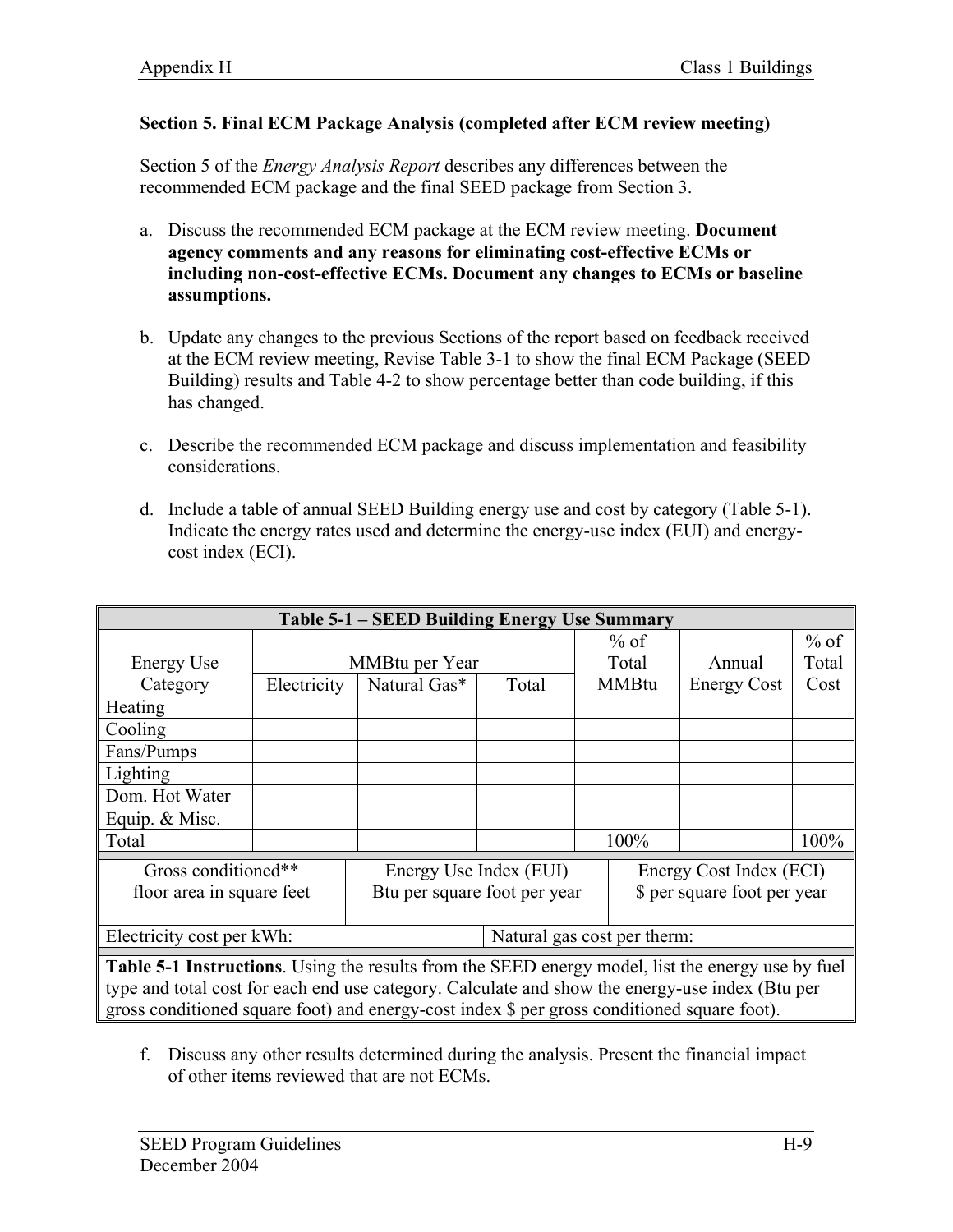# **II. REPORT APPENDICES**

The Energy Analyst includes the following appendices in the *Energy Analysis Report*.

- 1. Baseline-model HVAC zone map.
- 2. Model inputs for the Code Building, the Proposed Baseline Building, all ECM runs, and the SEED Building. **Electronic copies of inputs and the complete output reports are required**.
- 3. Provide a table that lists the modeling inputs and values that have been changed for each building model. (See Tables A-1 and A-2 on following page)
- 4. Summary output report(s) for the Code Building, the Proposed Baseline Building, all ECM runs, and the SEED Building including:
	- A breakdown of energy usage by at least the following components: lights, internal equipment loads, service water heating equipment, space heating equipment, space cooling and heat rejection equipment, fans, and other HVAC equipment (such as pumps).
	- The amount of time any loads are not met by the HVAC system for both the SEED building design and baseline building design
	- An explanation of any warning messages noted in the simulation program output.
- 5. Manual savings calculations if any. This can include simple savings calculations and other calculations used to develop input parameters for the model (such as lighting power densities, DHW usage, equipment efficiencies, custom equipment part load curves, etc.)
- 6. ECM calculations, estimates, and justification for eliminated ECMs, including *Cost Effectiveness Analysis* worksheets for all eliminated ECMs.
- 7. Cost estimates for all ECMs analyzed.
- 8. *Cost-Effectiveness Analysis* worksheets (See Appendix J)
	- Individual ECMs analyzed
	- ECM packages
- 9. Current energy rate schedules. Where energy is received from a state-operated central plant, cite the rate source used.
- 10. Meeting minutes:
	- Scoping meeting
	- ECM review meeting including an updated ECM checklist showing Recommended ECMs.
- 11. Miscellaneous information: equipment catalog sheets, equipment rated performance., i.e. ARI, ANSI, NFRC , etc.
- 12. Energy Systems Performance Verification Plan (See Appendix E for plan details)
- 13. Building Metering Plan (See Appendix F for metering requirements)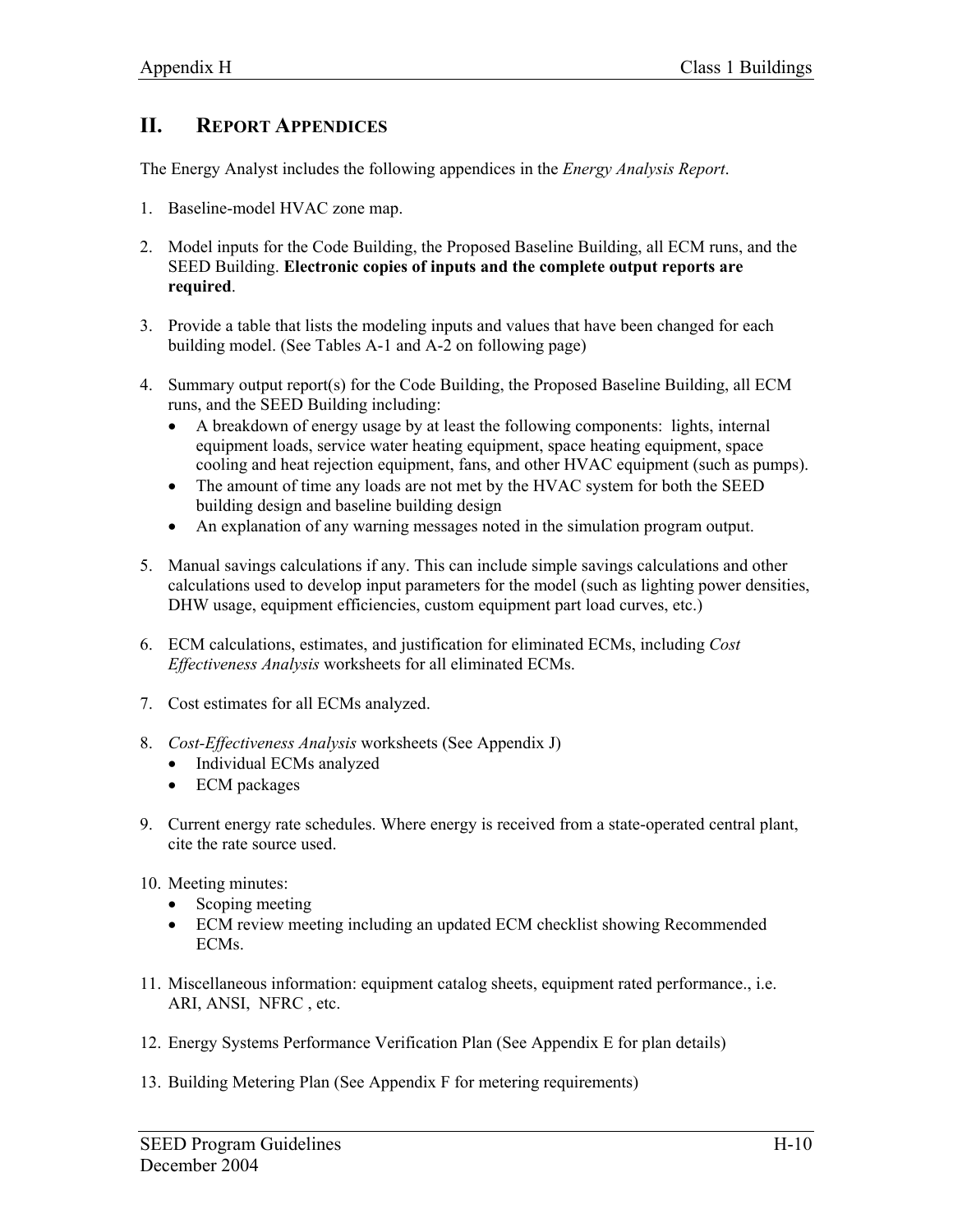| <b>Table A-1 - Tracking Sheet of Model Input Variables</b>                                                                   |                            |                                                                                                                      |  |  |
|------------------------------------------------------------------------------------------------------------------------------|----------------------------|----------------------------------------------------------------------------------------------------------------------|--|--|
| <b>Proposed Baseline Building Input</b>                                                                                      | <b>Analyzed ECMs Input</b> | <b>Comments</b>                                                                                                      |  |  |
|                                                                                                                              |                            | $ECM \#1$                                                                                                            |  |  |
|                                                                                                                              |                            | ECM#2                                                                                                                |  |  |
|                                                                                                                              |                            | $ECM \#3$                                                                                                            |  |  |
|                                                                                                                              |                            | ECM#4                                                                                                                |  |  |
|                                                                                                                              |                            | $ECM \#5$                                                                                                            |  |  |
|                                                                                                                              |                            | ECM Package (SEED Building) Describe<br>differences in inputs from above included<br>ECMs due to interactive effects |  |  |
|                                                                                                                              |                            |                                                                                                                      |  |  |
| <b>Table A-1 Instructions.</b> List all input changes between the proposed baseline building and each ECM, see Example Table |                            |                                                                                                                      |  |  |

| Table A-2 - Comparison Table of Code Building Inputs Vs. SEED Building Inputs                                 |                            |          |  |  |  |
|---------------------------------------------------------------------------------------------------------------|----------------------------|----------|--|--|--|
| <b>SEED Building Input</b>                                                                                    | <b>Code Building Input</b> | Comments |  |  |  |
|                                                                                                               |                            |          |  |  |  |
|                                                                                                               |                            |          |  |  |  |
|                                                                                                               |                            |          |  |  |  |
| Table A-2 Instructions. List all input changes between the SEED Building and Code Building, see Example Table |                            |          |  |  |  |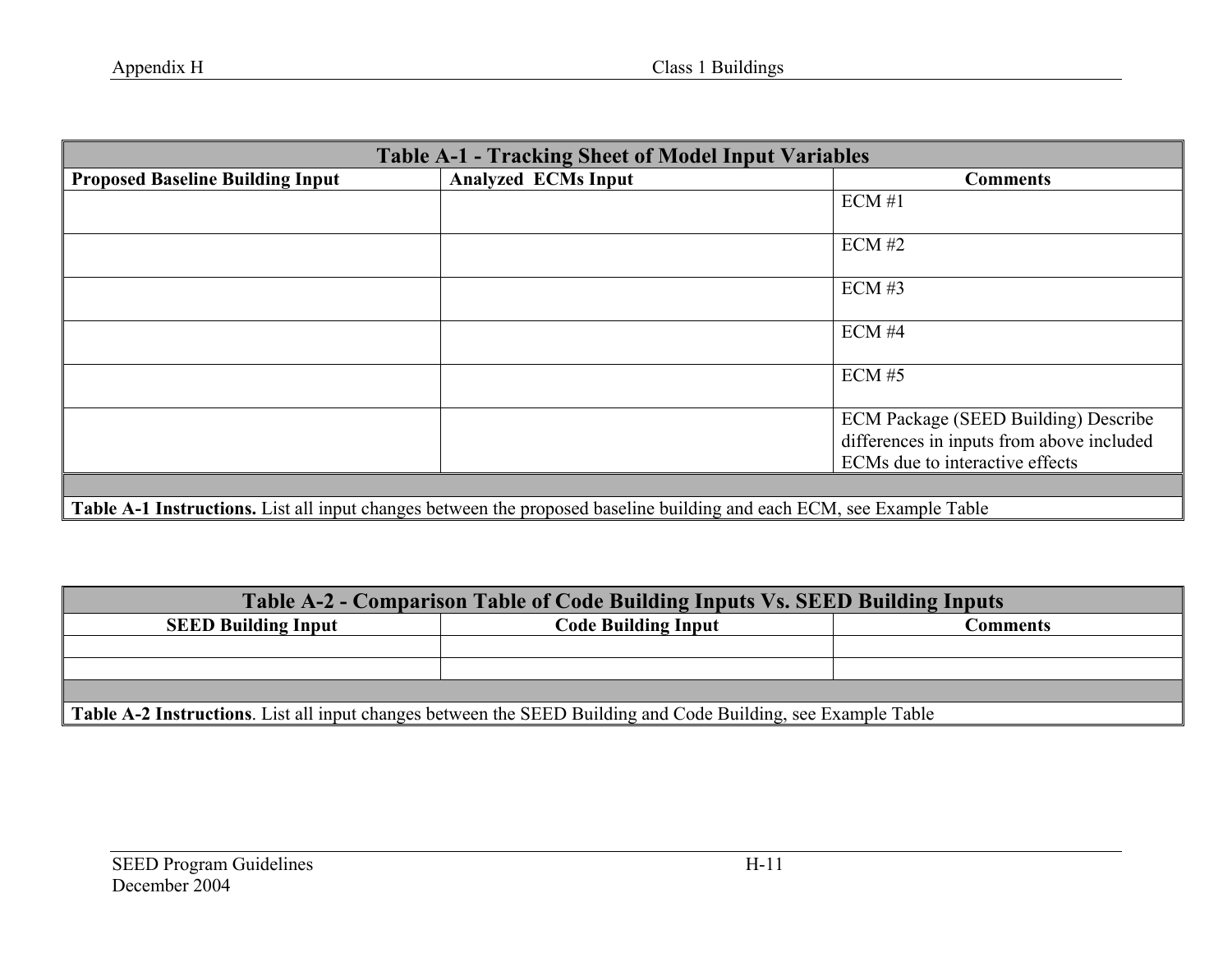# **Example Table**

| <b>SEED Building Input</b>                                                                                                                                                                                                                                                                                    | <b>Code Building Input</b>                                                                                                                                                                                                                                                                           | <b>Comments</b>                                                                                                                                       |  |
|---------------------------------------------------------------------------------------------------------------------------------------------------------------------------------------------------------------------------------------------------------------------------------------------------------------|------------------------------------------------------------------------------------------------------------------------------------------------------------------------------------------------------------------------------------------------------------------------------------------------------|-------------------------------------------------------------------------------------------------------------------------------------------------------|--|
| "TILT-UP-L" = LAYERS<br>MATERIAL = $($ "Conc HW 1401b 12in $(CCO7)$ ",<br>$"R-13-MET-STUD", "GypBd 1/2in (GPO1)"$ )                                                                                                                                                                                           | "TILT-UP-L" = LAYERS<br>MATERIAL= ( "Conc HW 1401b 12in<br>(CC07)", "R-13-Met-Stud-Derate",<br>"GypBd $1/2$ in (GP01)")                                                                                                                                                                              | ECM 1- Improved Envelope.<br>De-rates wall thermal resistance to just<br>meet requirements of 90.1.                                                   |  |
| $"FLAT$ ROOF-L" = LAYERS<br>MATERIAL = $($ "Blt-Up Roof 3/8in (BR01)",<br>"Plywd $3/4$ in (PW05)",<br>"Polyurethane 3in (IN46)", "Steel Siding<br>$(AS01)$ " )                                                                                                                                                | "FLAT ROOF-L" = LAYERS<br>$MATERIAL =$ ( "Blt-Up Roof 3/8in<br>(BR01)", "Plywd 3/4in (PW05)",<br>"Polyurethane 2in (IN45)",<br>"Polyurethane 1/2in (IN41)",<br>"Steel Siding (AS01)")                                                                                                                | ECM 1- Improved Envelope.<br>De-rates wall thermal resistance to just<br>meet requirements of 90.1.                                                   |  |
| "Metal ROOF-L" = LAYERS<br>MATERIAL = $($ "Steel Siding $(AS01)$ ",<br>"Polyurethane 3in (IN46)",<br>"Steel Siding (AS01)")                                                                                                                                                                                   | "Metal ROOF-L" = LAYERS<br>MATERIAL = $($ "Steel Siding (AS01)",<br>"Polyurethane 2in IN45)",<br>"Polyurethane 1/2in (IN41)", "Steel<br>Siding (AS01)")<br>$\ddot{\phantom{0}}$                                                                                                                      | ECM 1- Improved Envelope.<br>De-rates wall thermal resistance to just<br>meet requirements of 90.1.                                                   |  |
| $"Win-1-Fixed" = GLASS-TYPE$<br>TYPE<br>$=$ SHADING-COEF<br>SHADING-COEF $= 0.39$<br>$= 0.45$<br>GLASS-CONDUCT<br>$= 0.7$<br>VIS-TRANS<br>$"Win-3-Fixed" = GLASS-TYPE$<br>TYPE<br>$=$ SHADING-COEF<br>SHADING-COEF<br>$= 0.29$<br>GLASS-CONDUCT<br>$= 0.48$<br>$= 0.36$<br>VIS-TRANS<br>$\bullet$ . $\bullet$ | $"Win-1-Fixed" = GLASS-TYPE$<br>TYPE<br>$=$ SHADING-COEF<br>SHADING-COEF<br>$= 0.45$<br>GLASS-CONDUCT<br>$= 0.68$<br>$= 0.7$<br>VIS-TRANS<br>$"Win-3-Fixed" = GLASS-TYPE$<br>TYPE<br>$=$ SHADING-COEF<br>$= 0.45$<br>SHADING-COEF<br>$= 0.68$<br>GLASS-CONDUCT<br>$= 0.36$<br>VIS-TRANS<br>$\ddotsc$ | ECM 5- Improved Windows.<br>Increases window shading coefficient<br>and glass conductance to just meet<br>90.1 requirements for SHGC and U-<br>value. |  |